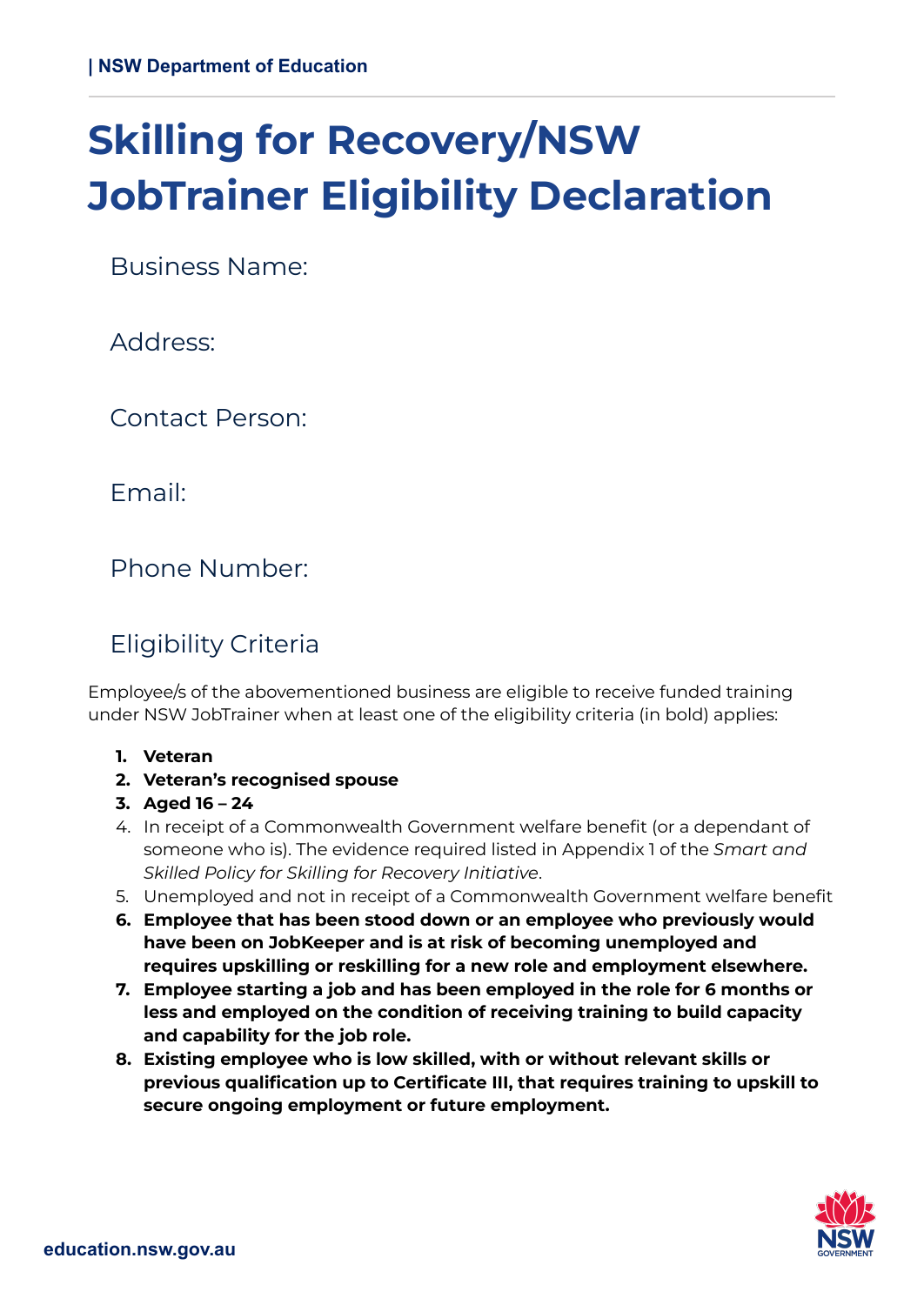- **9. Employee at any organisation in an agreed declining industry who requires upskilling/reskilling for redeployment (to enrol learners under this category, RTOs must gain Departmental approval via their SRM)**
- **10. Other reasons as approved by the Department of Education via a Training Services NSW Strategic Relationship Manager (SRM) or Skills Broker. (Please provide a short summary of the agreed reason and the name of the SRM or Skills Broker in the box below.**

#### Employee details:

*Please enter the employee details in the table below. In the second column, for each employee enter the number for the eligibility category the employee meets.. Refer to the eligibility criteria list above for the numbers*.

*Note: For eligibility category 5 the employer/employee must have evidence that the employee who will be undertaking the training has been employed for 6 months or less and be able to provide evidence of this to the Smart and Skilled training provider upon request.*

| <b>Name</b>                                                    | <b>Eligibility category number</b> |
|----------------------------------------------------------------|------------------------------------|
| Example: John Smith                                            | Example: 1, 6                      |
|                                                                |                                    |
|                                                                |                                    |
|                                                                |                                    |
|                                                                |                                    |
|                                                                |                                    |
|                                                                |                                    |
|                                                                |                                    |
|                                                                |                                    |
|                                                                |                                    |
|                                                                |                                    |
|                                                                |                                    |
|                                                                |                                    |
|                                                                |                                    |
|                                                                |                                    |
|                                                                |                                    |
|                                                                |                                    |
| $\cdot$ $\sim$<br>$\sim$ $\sim$<br>$\cdot$ $\cdot$<br>$\cdots$ |                                    |

( insert more rows if required)